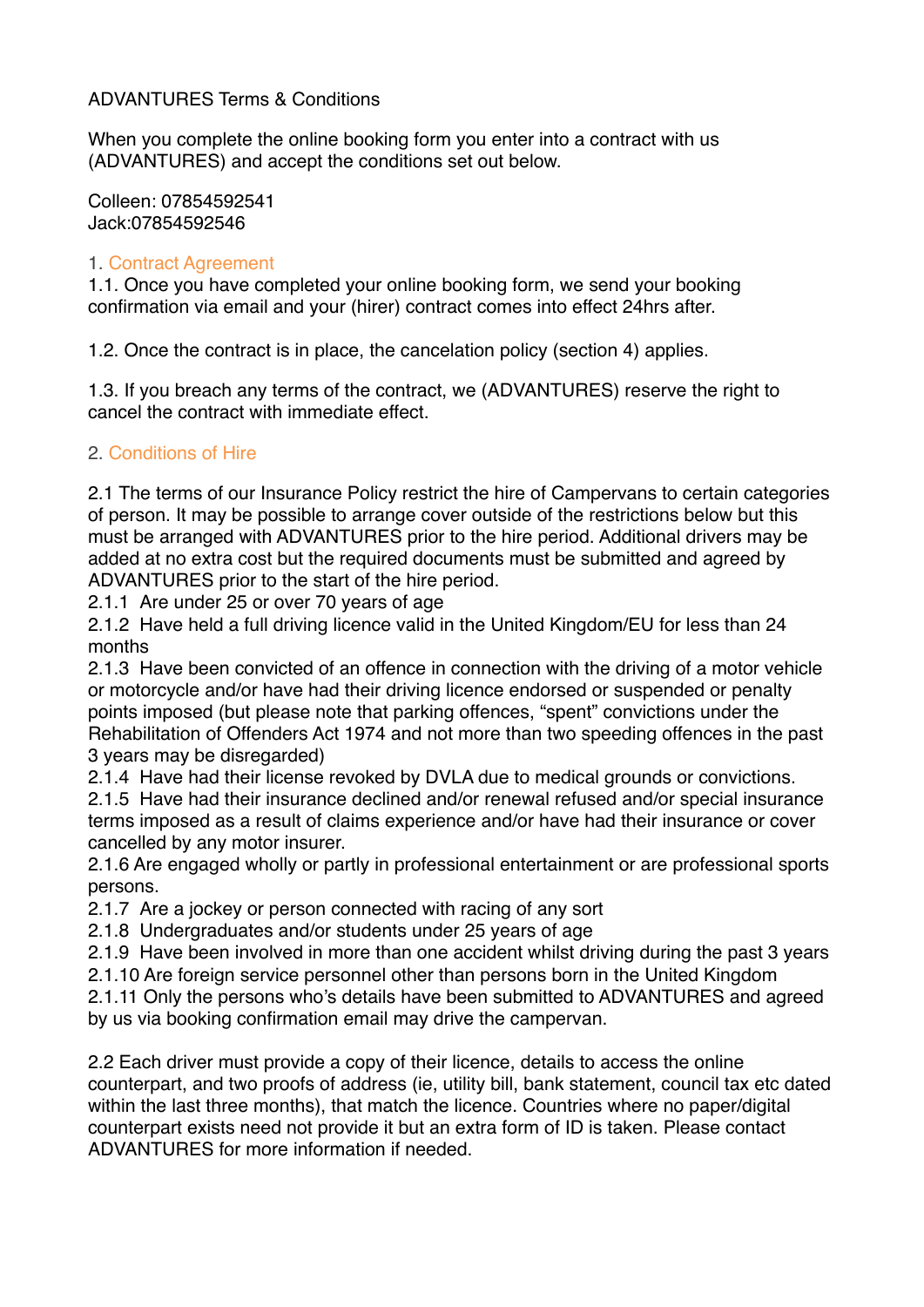#### 3. Booking an ADVANTURES Campervan

3.1 To book an ADVANTURES Campervan you must complete an online booking.

3.2 Your Deposit is due within 2 days of the date we send you the Booking Confirmation. Your deposit amount will be 30% of the hire price. If we do not receive your Deposit within this 2 day period, we reserve the right to cancel your booking.

3.3 The balance of the Hire Price must be paid in full a minimum of 6 weeks before the start of your Hire period.

If we do not receive the balance of the Hire Price by the due date, we reserve the right to cancel your booking and retain your Deposit. If the start of your Hire Period is less than 6 weeks from the date we send you the Booking Confirmation, the whole of the Hire Price is payable within 2 days of the date we send you the Booking Confirmation.

3.4 We accept payment by bank transfer, most major debit and credit cards (an additional charge may occur depending on the card used, please check with your card provider, particularly for international card payments)We will provide ADVANTURES payment

details with your booking confirmation email. We do not accept payment by cash.

#### **4. Cancellation Policy**

#### **Once your contract is in place, the cancellation policy below applies. Updated cancellation policy details in the event of a global pandemic or government enforced travel restrictions the below policy applies.**

4.1 Your initial deposit is non-refundable should you choose to cancel your reservation, however if you give ADVANTURES at least 6 weeks notice your deposit may be transferred to a future booking made within 6 months of this [cancellation] date. Note that this is at ADVANTURES discretion.

4.2. If you cancel more than 6 weeks before the start of your hire date, you will incur a 30% charge of the total Hire Price.

4.3 If you cancel more than 4 weeks but less than 6 weeks before the start of your hire date, you will incur a 75% charge of the total Hire Price.

4.4.If you cancel less than 4 weeks before the start of your hire date, you will incur a 100% charge of the total Hire Price.

4.5 No shows will be considered a cancelation and will incur a 100% charge of the total hire price. Cancelation charges still apply even if you have not yet paid the deposit (due within 5 days of confirmation).

4.6. We reserve the right to cancel your booking with us and charge the whole of the hire price if, upon presentation of the Driver(s) licence(s) to us on the day of hire, the license(s) is/are invalid or do not match with the original details submitted.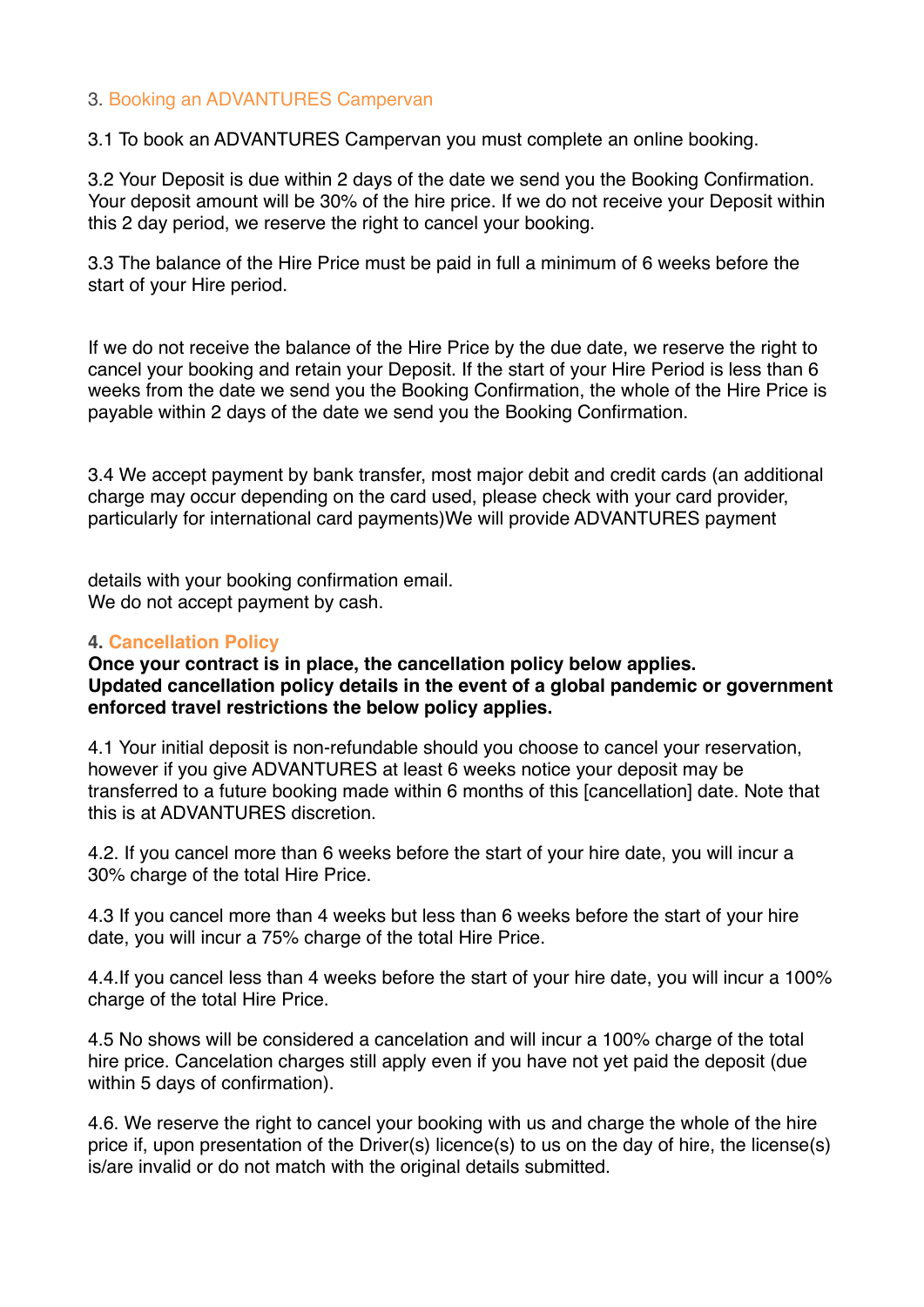4.7. If we cancel your booking for any reason other than 4.7.1 You breach the contract with us in accordance with condition 1.3 4.7.2. Issues with your driving licence as stated in condition 2.1

You shall be entitled to a full refund of the total hire price.

4.8. If you pick your van up late, or shorten the length of time you take the van from your original booking, ADVANTURES will not refund any unused days or discount part days. If you know you are going to be late please contact ADVANTURES.

4.9. In the event of your booking being impacted by Covid-19/ global pandemic/ government enforced travel restrictions we will work with you as best we can to ensure you get to enjoy your holiday when it is safe and government guidelines allow.

4.9.1We offer a free booking transfer and a credit voucher for your booking valid until the end of the current rental season you have booked in (late October/early November). 4.9.2 In the event of a localised lockdown in your area but our area is able to operate we

will try to get your booking rebooked and refund you the days we get filled.

4.9.3 In the event you or any person travelling contracts Covid-19 prior to your booking we urge you to contact your travel insurance provider as soon as possible. We will not be held liable for missed holidays due to contracting covid or issue refunds in this situation.

# 5. Insurance

5.1 Campervan hire includes fully comprehensive Insurance, however you are not covered for: 5.1.1 Any claim where you did not abide by these Terms & Conditions;

5.1.2 Theft where the keys were left in the unoccupied Campervan;

5.1.3 Damage to tyres by punctures or bursts;

5.1.4 Damage to the windscreen or windows (if this is the only damage suffered);

5.1.5 Damage caused to the Campervan by driving under height restricted barriers;

5.1.6 Stains, marks, breakages, damage to the interior.

5.1.7 Costs of replacing any keys which are lost, stolen or locked in the vehicle (including any costs of delivering the keys to you if the Campervan is out on hire).

5.2 If you are the cause of damage to any third party which is not covered by the insurance policy as a result of any exclusions, you will be liable for any amounts payable to that third party.

5.3 If you are the cause of damage to any third party which is not covered by the insurance policy as a result of any exclusions, you will be liable to us for the amount of our loss. This can include any revenue lost in respect to future bookings due to the campervan not being available as a result of being repaired or replaced.

5.4 A damage excess of £500 applies to all claims, ie you are responsible for paying the first £500 of all claims, and this will normally be taken from your security deposit (see section 8 – Security Deposit).

5.5 The Insurance Policy does not provide cover of any sort for your own personal property – we recommend you take out your own travel insurance.

# 6. Collection of campervan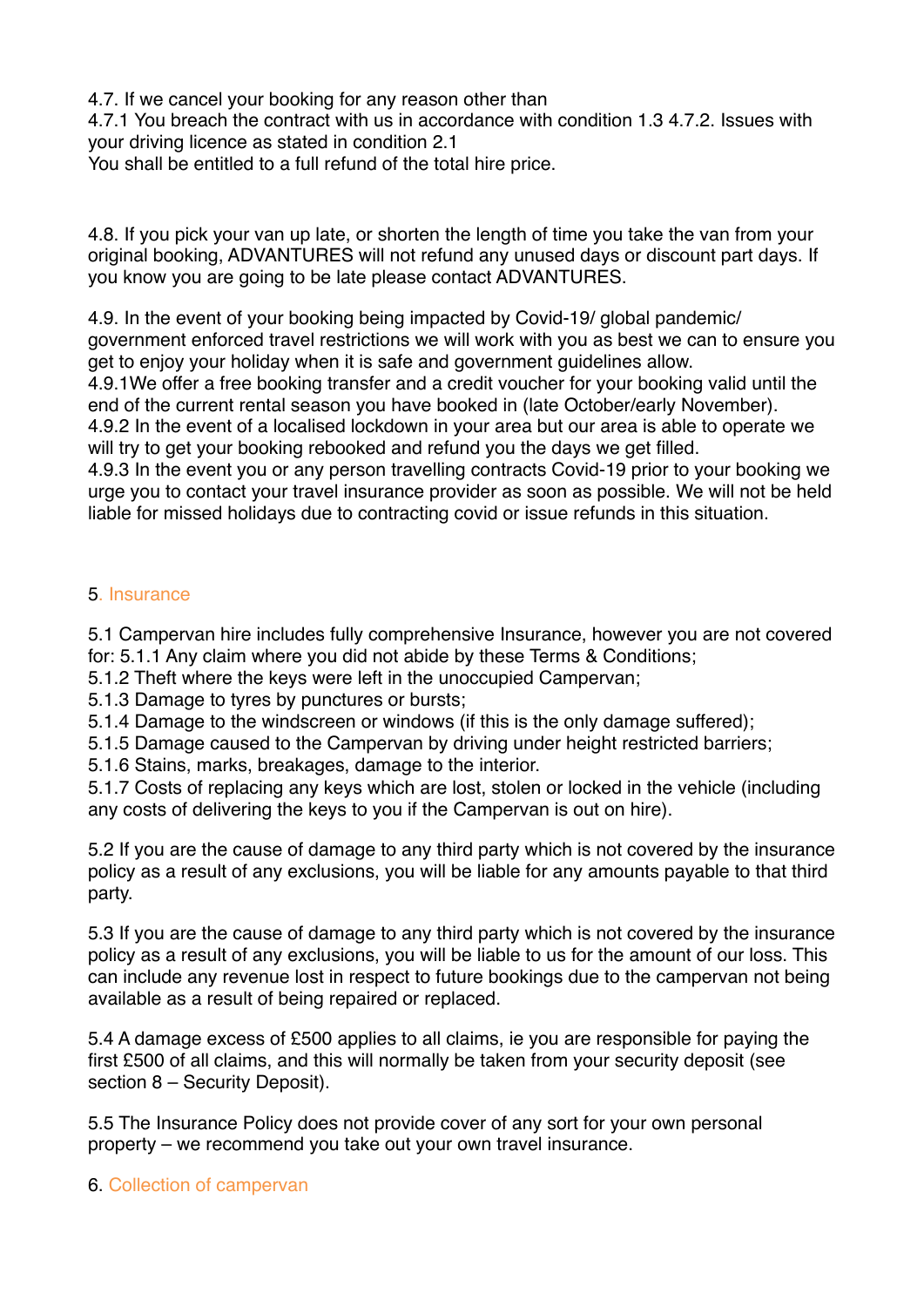6.1 We have set pick up and drop off times, pick up from 1pm and return by 10am or if travelling with a dog 9am. Collection times and location will be agreed between ADVANTURES and the hirer via email prior to the start of your hire period. If you think you might be late collecting the campervan please contact us as soon as possible.

6.2 Parking can be arranged free of charge on the premises. Any vehicle left on the premises is left entirely at the owners risk and ADVANTURES accepts no liability for any loss or damage to the vehicle or its contents.

6.3 When collecting the campervan, please allow 30 – 60 minutes to complete paperwork, allow us to show you around the campervan, transfer your belongings and take you for a short test ride if you would like.

6.4. While we will always seek to avoid doing so, we reserve the right to change the time of collection at any time up until 48 hours prior to the date of commencement of your Hire Period.

# 7. Usage of Campervan

7.1 During your hire period you MUST;

7.1.1 Take good care of the campervan. Keeping it in good, neat and tidy condition. 7.1.2 Drive safe and responsibly at all times making sure you have control of the campervan at all times.

7.1.3 During your hire period you are responsible for checking tyre pressure, oil and water levels at least once a week. You must contact us immediately if any warning lights come on during your hire period.

7.1.4 When driving the campervan on any un-surfaced roads you must take great care to remain in control at all times. Do not drive on any surface which may cause damage to the vehicle. You will be responsible for any damage cased due to poor driving or road surface. 7.1.5 You must only fill the campervan with DESIEL fuel.

7.1.6 Clean all dishes and return the van in the same condition you hired it.

7.1.7 Dispose of any toilet chemical waste responsibly in dedicated waste disposal points.

7.2 During your hire period you must NOT;

7.2.1 Operate, drive or use the campervan which might violate the terms of your contract with us.

7.2.2 Drive recklessly, dangerously or without due care and attention.

7.2.3 Overload the campervan beyond its stated maximum loading capacity.

7.2.4 Smoke or allow anyone to smoke inside the campervan.

7.2.5 Partake in any form of motor racing of any kind.

7.2.6 Leave the campervan unlocked whilst unattended

7.2.7 Tow anything with the campervan. The towball is purely for the use of the bicycle carrier.

7.2.8 Commit any breach of any UK law, whether related to road traffic or not whist in the campervan. 7.2.9 Not allow any pets into the campervan.

7.2.10 You must not take the campervan outside of the United Kingdom.

7.3 To allow us to give our campervan its character we have build the interior ourselves. It has been built to a very high standard, but in the unlikely event that you injure yourself on any part of the interior build, we will not be held responsible. By accepting these terms and condition you accept liability.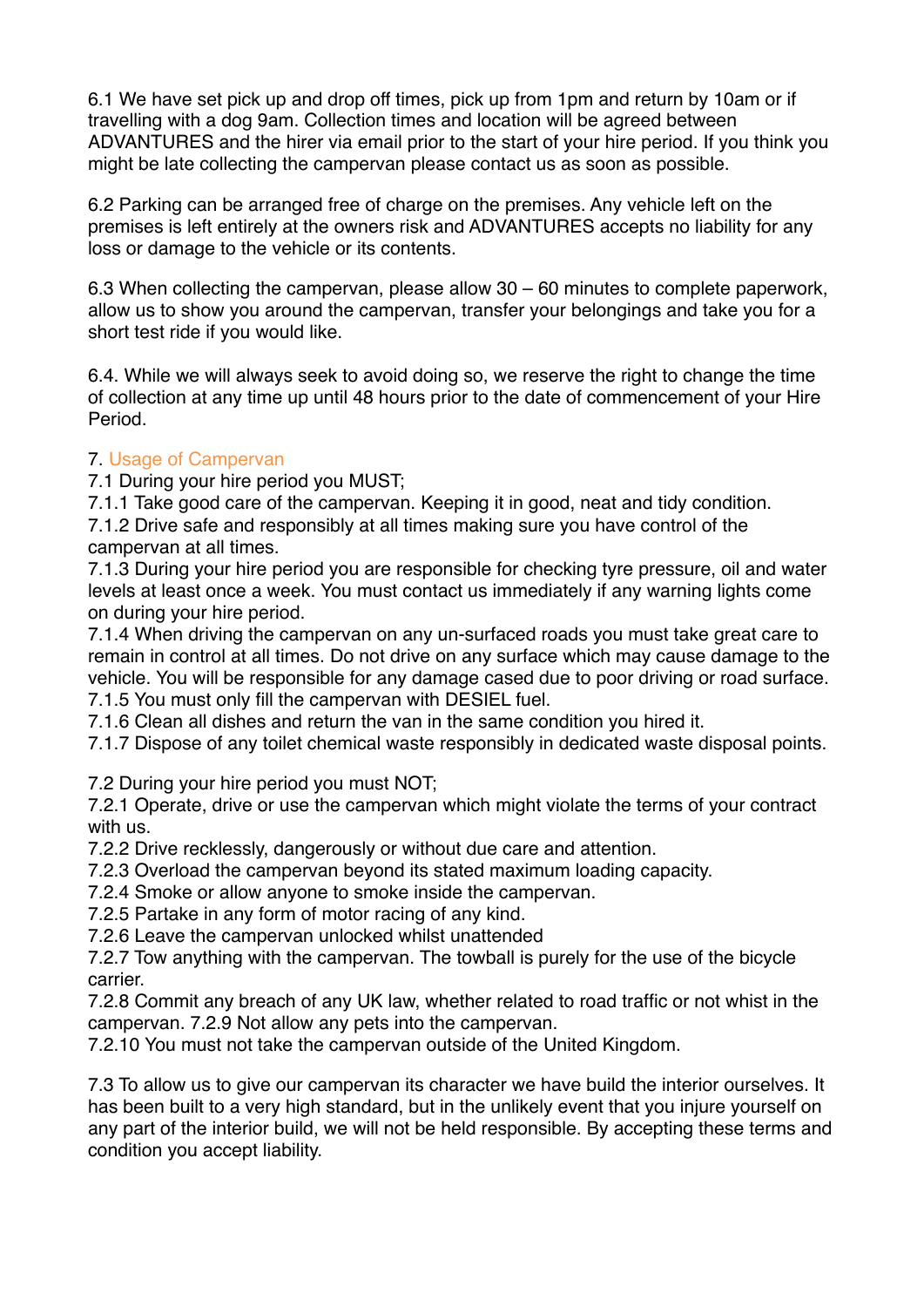7.4 To allow us to provide a rental campervan at such a competitive price we use an older vehicle (currently 8 years old). While it is regularly serviced and maintained you accept that it will not be a new vehicle, and thus will have driving and handling characteristics associated with an older vehicle.

# 8. Returning the campervan

8.1 Return times and locations will be agreed between ADVANTURES and the hirer prior to the start of your hire period. Return time is 10am or if you have a dog travelling with you 9am. If you think you might be late returning the campervan please contact us as soon as possible.

8.2.1 £50 if the campervan is returned 30mins - 60mins late. A full days hire will be charged if returned more than one hour late.

8.2 Advantures reserves the right to charge for the following:

8.2.2 If the fuel tank is not returned full. Advantures will charge a £20 service charge plus the following; fuel tank empty (£100); 25% full (£75); 50% full (£50); 75% full (£25)

8.2.3 £50 minimum cleaning charged if the campervan is returned in an unacceptable state. This includes dirty dishes, the toilet not being emptied correctly, excessive dirt inside the van. This will be entirely at advantures discretion. We will always be fair, and do not expect immaculate cleanliness, but extra cleaning, damage or replacement items required will be charged for.

# 9. Breakdowns

9.1 Included with your campervan hire is roadside assistance. If your campervan breaks down during your hire period please contact advantures first. This will allow us to assess the situation and see if we can help. We would then ask that you call adventures first. Updated Insurance policy details are in the glove box in your campervan.

9.2 The campervan is fitted with a spare tyre however if you wish to not replace it yourself you can use the breakdown assistance for punctured tyres & windscreen repairs. However these are not covered under the insurance policy and you will be required to pay for them in full.

9.3 If the campervan needs parts/labour Advantures authorises you to spend up to £100. Please contact us in the first instance. If work required is over £100 you must gain authorization from Advantures before work commences. You must retain a receipt for all work completed. Advantures reserves the right to refuse the reimbursement to you if a valid receipt is not produced.

9.4 If you have a breakdown that cannot be repaired or made roadworthy within 24 hours we will reimburse each full day of hire lost, unless Advantures consider that your act or omission has caused the breakdown. We will do our best to find an alternative solution, but cannot guarantee the use of another campervan.

# 10. Accidents or damage

10.1 If you are involved in an accident or cause damage to the campervan you must 10.1.1 Not admit guilt or liability or do/say anything which may be treated as an admission of guilt or liability;

10.1.2 Take a record of the names, addresses and (as appropriate) insurance details of all 3rd parties involved and any witnesses;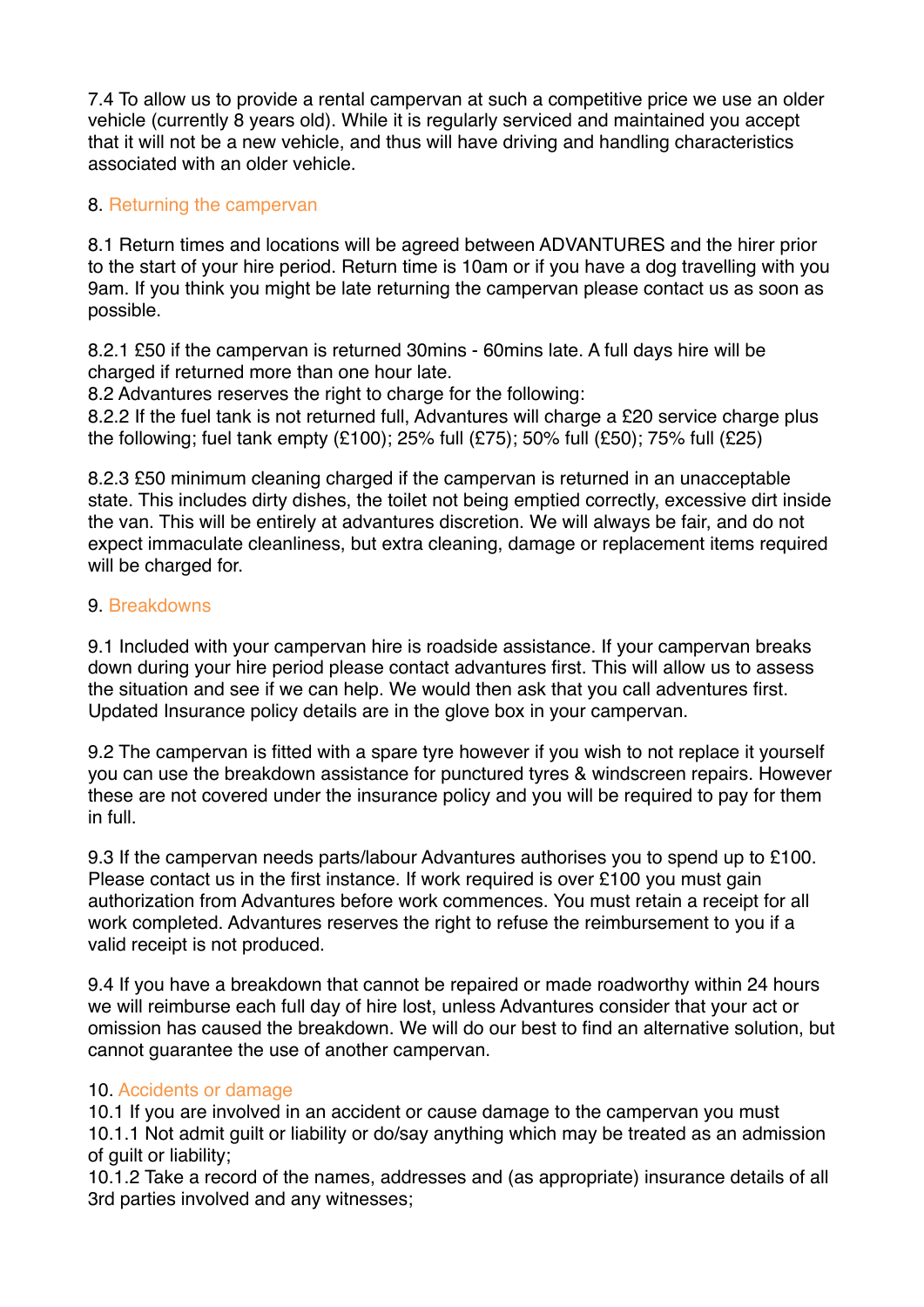10.1.3 Notify the police if there is any damage or injury to property, people or animals;

10.1.4 Please take photographs /drawings and complete an accident report form (in the glove compartment)

10.1.5 Please contact Advantures as soon as possible so we know what is happening and can establish whether we can help

10.1.6 Not abandon the Campervan without taking all reasonable steps to prevent any further damage or loss;

10.1.7 Not drive the Campervan without our permission;

10.1.8 Return the fully completed accident report form to us when you return the Campervan; and in accordance with Condition 11, pay the excess due under the Insurance Policy to us.

10.2 If you have an accident that cannot be repaired or made roadworthy within 24 hours we will do our best to arrange an alternative solution at Advantures discretion. If Advantures deem that you are responsible for the accident, you are responsible for any ancillary costs excess deposit up to the value of £500.

10.3 If you damage the campervan in anyway, please contact us as soon as possible. This allows Advantures to help if possible and also allow us to order new parts /prepare the campervan for the next hirer.

# 11. Security Deposit

11.1 ADVANTURES require to take a security deposit of £500 pounds. This will be required 7 days before the start of the hire date. You will be invoiced 2 weeks prior to the start of your hire date and payment must be cleared within 7 days.

11.2 You authorise ADVANTURES to deduct from the security deposit any amount payable under these terms and conditions, as a result of damage, breakages, or any other negligent act.

11.3. Your deposit will be refunded in full within 48hours if the campervan is returned 11.3.1 On time

11.3.2 Undamaged and in a similar condition to how you received it, i.e clean and tidy. 11.3.3 With no outstanding Insurance claims

11.3.3 All accessories, books, kitchen equipment and any other parts included in the hire of the campervan to be undamaged and present.

11.3.4 With no fines, penalties, charges or unpaid road or bridge tolls having been incurred.

11.3.5 With a full tank of fuel. 11.4 Refer to section 8 for charges

11.5 We will not be responsible for any fines, penalties, charges or unpaid bridge or road tolls incurred while on your hire period. If we are required to pay for any of the above points we reserve the right to request payment of these from you. You authorise ADVANTURES to deduct these from your security deposit. If we receive a request for payment for one of the above points and we have already refunded your security deposit, we reserve the right to recover these costs from you by request. This will incur a £30 administration fee.

11.6 If you breach these terms and conditions which results in loss or damage to ADVANTURES or the vehicle exceeding the £500 security deposit ADVANTURES will retain the full deposit and seek the additional outstanding balance from you.

12. Liability